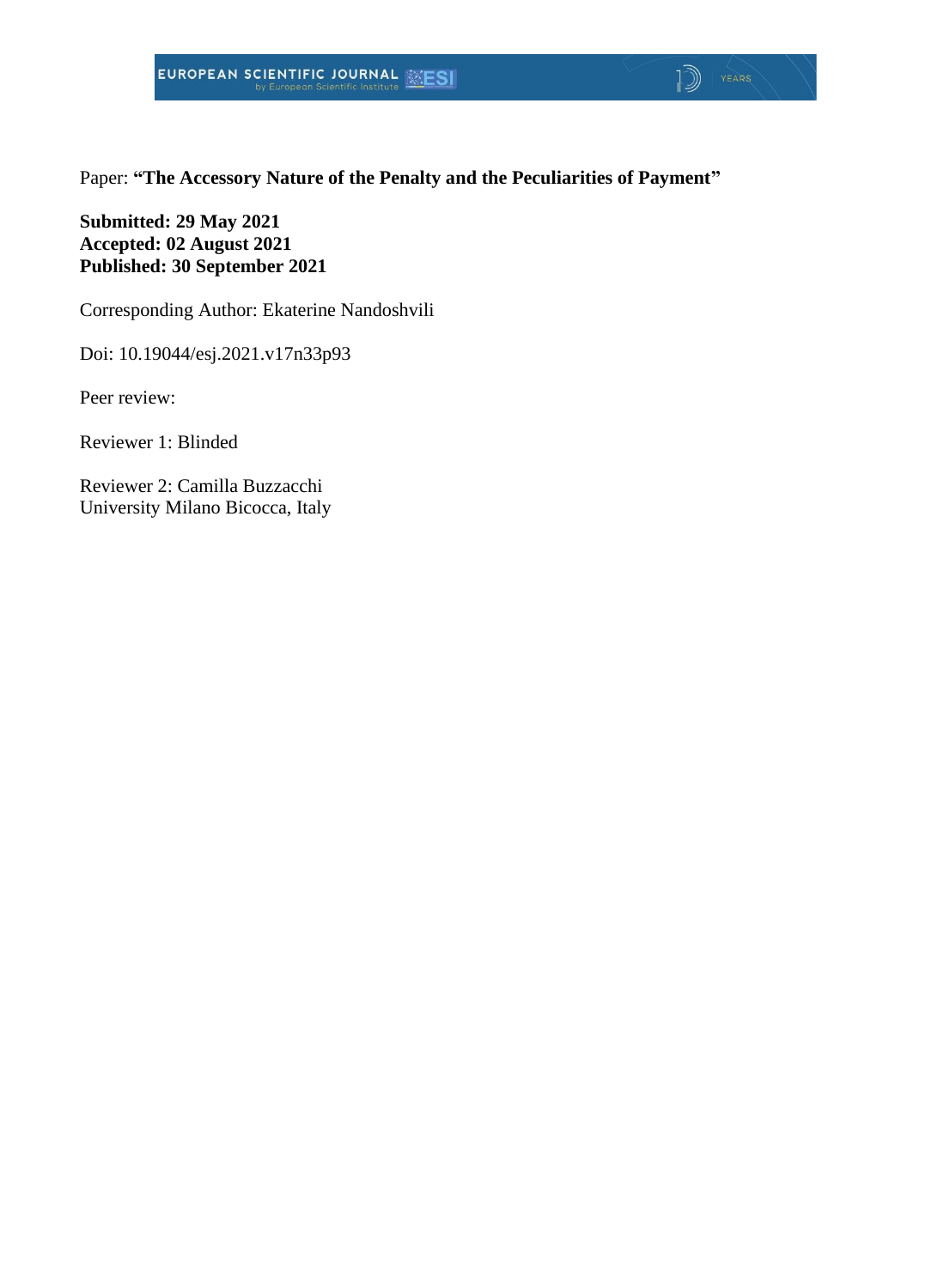

# **ESJ** *Manuscript Evaluation Form 2021*

This form is designed to summarize the manuscript peer review that you have completed and to ensure that you have considered all appropriate criteria in your review. Your review should provide a clear statement, to the authors and editors, of the modifications necessary before the paper can be published or the specific reasons for rejection.

Please respond within the appointed time so that we can give the authors timely responses and feedback.

NOTE: ESJ promotes peer review procedure based on scientific validity and technical quality of the paper (not perceived the impact). You are also not required to do proofreading of the paper. It could be recommended as part of the revision.

*ESJ editorial office would like to express its special gratitude for your time and efforts. Our editorialteam is a substantial reason that stands ESJ out from the crowd!*

| Reviewer Name: Camilla Buzzacchi                                                                                                                                                                           |                                           |  |
|------------------------------------------------------------------------------------------------------------------------------------------------------------------------------------------------------------|-------------------------------------------|--|
| University/Country: Università Milano Bicocca, Italy                                                                                                                                                       |                                           |  |
| Date Manuscript Received: 27 June 2021                                                                                                                                                                     | Date Review Report Submitted: 5 July 2021 |  |
| Manuscript Title: The accessory nature of the penalty and the peculiarities of payment                                                                                                                     |                                           |  |
| <b>ESJ Manuscript Number:</b>                                                                                                                                                                              |                                           |  |
| You agree your name is revealed to the author of the paper:<br>Yes/No                                                                                                                                      |                                           |  |
| You approve, your name as a reviewer of this paper, is available in the "review history" of the paper: Yes/No<br>You approve, this review report is available in the "review history" of the paper: Yes/No |                                           |  |

#### Evaluation Criteria:

**Please give each evaluation item a numeric rating on a 5-point scale, along with a thorough explanation for each point rating.**

| <i><b>Questions</b></i>                                                 | <b>Rating Result</b><br>$[Poor]$ 1-5 $[Excellent]$ |
|-------------------------------------------------------------------------|----------------------------------------------------|
| 1. The title is clear and it is adequate to the content of the article. | 3                                                  |
| (Please insert your comments)<br>The connection is evident              |                                                    |
| 2. The abstract clearly presents objects, methods and results.          |                                                    |
| (Please insert your comments)<br>Good presentation                      |                                                    |
| 3. There are few grammatical errors and spelling mistakes in this       |                                                    |